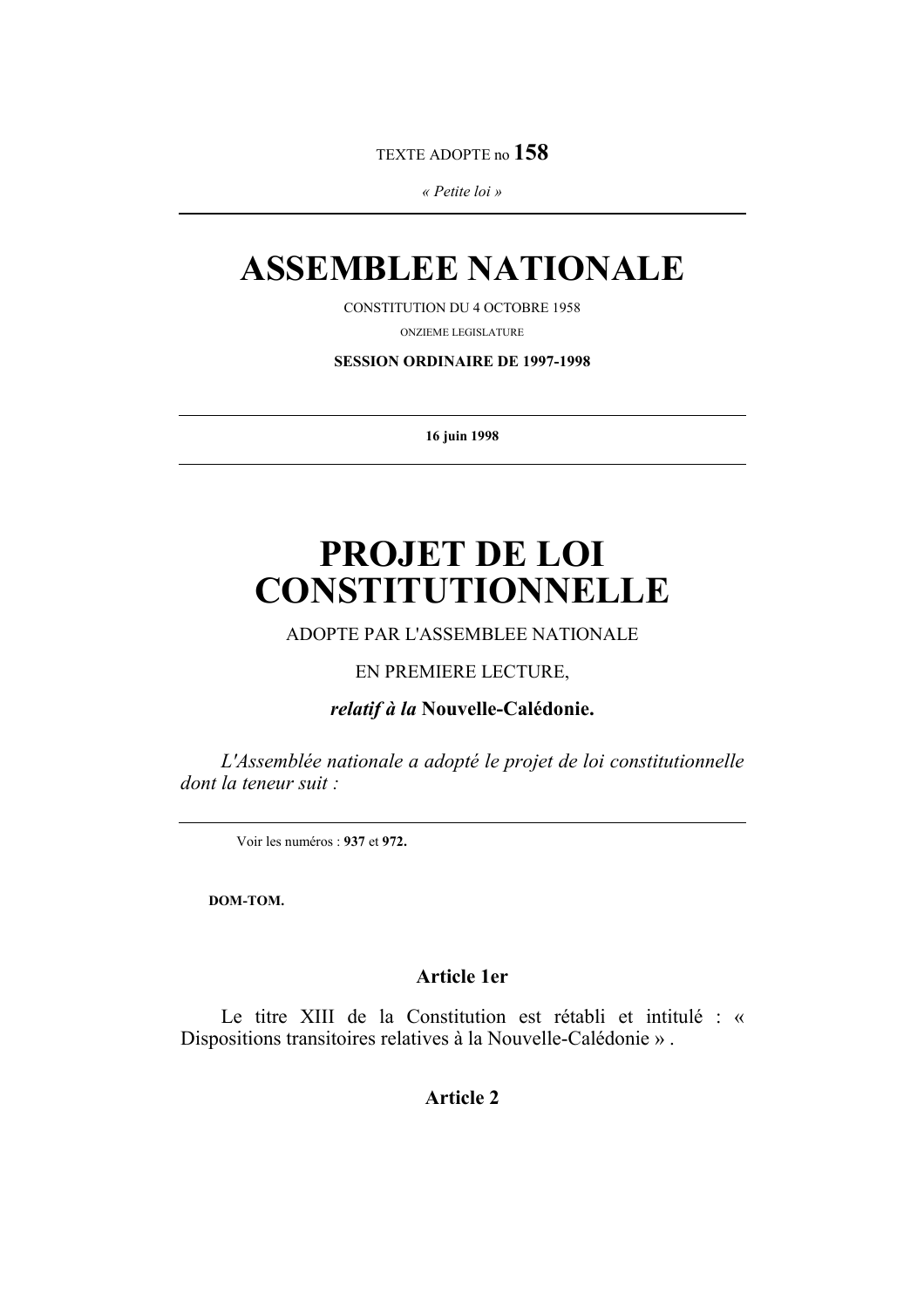Dans le titre XIII de la Constitution, il est rétabli un article 76 dans la rédaction suivante :

« Art. 76. – Les populations de la Nouvelle-Calédonie sont appelées à se prononcer avant le 31 décembre 1998 sur les dispositions de l'accord signé à Nouméa le 5 mai 1998 et publié le 27 mai 1998 au Journal officiel de la République française.

« Sont admises à participer au scrutin les personnes remplissant les conditions fixées à l'article 2 de la loi n° 88-1028 du 9 novembre 1988

« Les mesures nécessaires à l'organisation du scrutin sont prises par décret en Conseil d'Etat délibéré en Conseil des ministres. »

#### Article 3

Dans le titre XIII de la Constitution, il est rétabli un article 77 dans la rédaction suivante :

«  $Art. 77$ . – Après approbation de l'accord lors de la consultation prévue à l'article 76, la loi organique, prise après avis de l'assemblée délibérante de la Nouvelle-Calédonie, détermine, pour assurer l'évolution de la Nouvelle-Calédonie dans le respect des orientations définies par cet accord et selon les modalités nécessaires à sa mise en ceuvre :

« – les compétences de l'Etat qui seront transférées, de façon définitive, aux institutions de la Nouvelle-Calédonie l'échelonnement et les modalités de ces transferts, ainsi que la répartition des charges résultant de ceux-ci :

 $\langle \cdot \rangle$  = les règles d'organisation et de fonctionnement des institutions de la Nouvelle-Calédonie et notamment les conditions dans lesquelles certaines catégories d'actes de l'assemblée délibérante pourront être soumises avant publication au contrôle du Conseil constitutionnel:

« – les règles relatives à la citoyenneté, au régime électoral, à l'emploi et au statut civil coutumier :

 $\alpha$  – les conditions et les délais dans lesquels les populations intéressées de la Nouvelle-Calédonie seront amenées à se prononcer sur l'accession à la pleine souveraineté.

« Les autres mesures nécessaires à la mise en œuvre de l'accord mentionné à l'article 76 sont définies par la loi. »